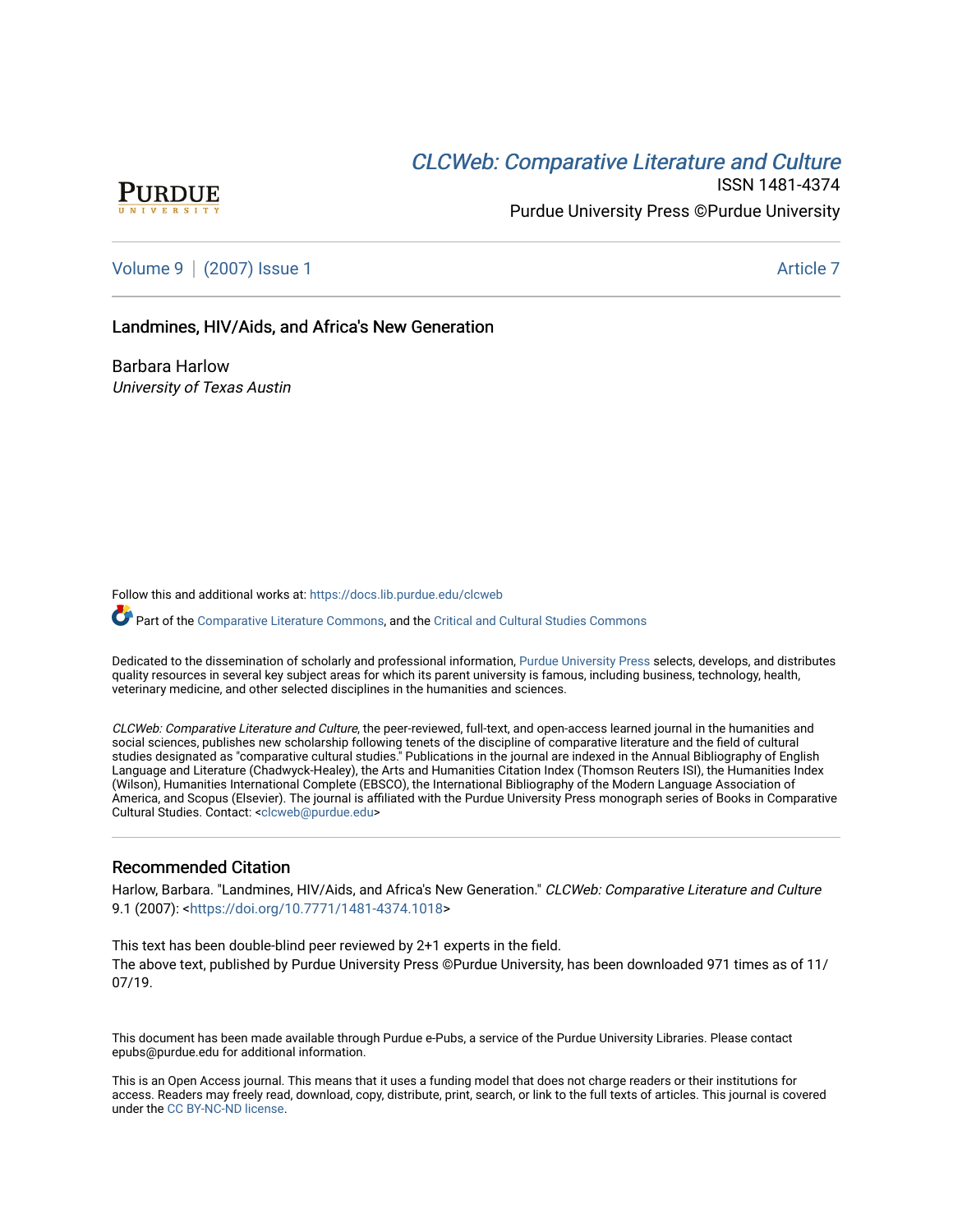**PURDUE** 

UNIVERSITY PRESS <http://www.thepress.purdue.edu>



ISSN 1481-4374 <http://docs.lib.purdue.edu/clcweb> Purdue University Press ©Purdue University

CLCWeb: Comparative Literature and Culture, the peer-reviewed, full-text, and open-access learned journal in the humanities and social sciences, publishes new scholarship following tenets of the discipline of comparative literature and the field of cultural studies designated as "comparative cultural studies." In addition to the publication of articles, the journal publishes review articles of scholarly books and publishes research material in its Library Series. Publications in the journal are indexed in the Annual Bibliography of English Language and Literature (Chadwyck-Healey), the Arts and Humanities Citation Index (Thomson Reuters ISI), the Humanities Index (Wilson), Humanities International Complete (EBSCO), the International Bibliography of the Modern Language Association of America, and Scopus (Elsevier). The journal is affiliated with the Purdue University Press monograph series of Books in Comparative Cultural Studies. Contact: <clcweb@purdue.edu>

## Volume 9 Issue 1 (June 2007) Article 7 Barbara Harlow, "Landmines, HIV/Aids, and Africa's New Generation"

<http://docs.lib.purdue.edu/clcweb/vol9/iss1/7>

Contents of CLCWeb: Comparative Literature and Culture 9.1 (2007) Thematic Issue Representing Humanity in an Age of Terror Edited by Sophia A. McClennen and Henry James Morello <http://docs.lib.purdue.edu/clcweb/vol9/iss1/>

Abstract: In her article, "Landmines, HIV/Aids, and Africa's New Generation," Barbara Harlow asks the question what do "humanitarianism" and "human rights" have to do with the humanities? In a globalizing culture, how do personal stories contribute to political histories? What might be the effect of literature on these pressing questions? Harlow focuses in her essay on the work of Swedish writer and Maputo theater director Henning Mankell through particular attention to Secrets in the Fire and Playing with Fire: Two novels about a young Mozambican named Sofia. Harlow shows how Mankell's linking of the experiences of Sofia to the legacy of landmines and the prognosis of HIV/Aids is suggestive of the new imperatives for plotting alternative relationships between character and setting. As she compares these narratives to the search for "sunshine clauses" in African policy, she further shows how Secrets in the Fire and Playing with Fire are exemplary of both setbacks and advances in rethinking Africa's historic struggle for national liberation and its renewed engagement with contemporary global politics.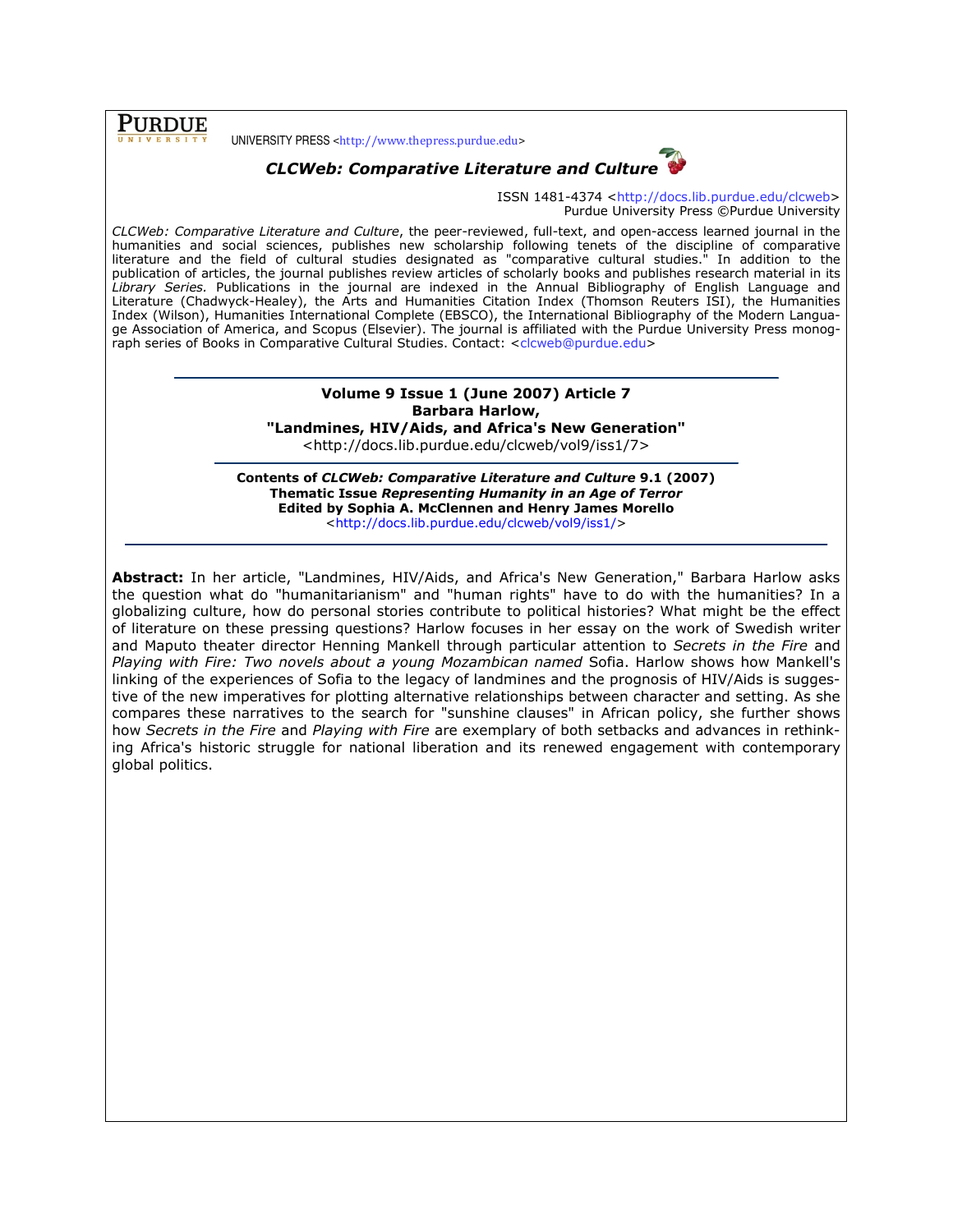Barbara Harlow, "Landmines, HIV/Aids, and Africa's New Generation" entitled that the page 2 of 7 CLCWeb: Comparative Literature and Culture 9.1 (2007): <http://docs.lib.purdue.edu/clcweb/vol9/iss1/7> Thematic Issue, Representing Humanity in an Age of Terror. Ed. Sophia A. McClennen and Henry James Morello

### Barbara HARLOW

### Landmines, HIV/Aids, and Africa's New Generation

"Never leave the path. Not even by a metre. Never take short cuts." Mama Lydia gives this advice to her daughter Sofia every single morning (Mankell, Secrets 12). The admonition is reiterated again and again by Jose-Maria as well, who maintains the village school attended by Sofia and her sister Maria: "Use only the paths," he emphasizes. "Never take short cuts, even if you're in a hurry" (Mankell, Secrets 43). The rationale behind such strict instructions for making one's way, whether to school or to the fields, or home again, is explained by Jose-Maria: "There are landmines," he says and goes on to clarify for his young listeners: "Landmines are bombs buried in the ground. … You can't see them. But if you put your foot on the ground above one, the mine will explode. You can have your leg blown off. You can be blinded. You can even die" (Mankell, Secrets 43). That, according to both Mama Lydia and Jose-Maria, is why one should "use only the paths." And so, when Sofia and her sister Maria stray from the path one morning on the way to school, Maria dies and Sofia has both of her legs blown off. But Sofia is not blinded. Rather she acquires two prostheses, artificial legs, and discovers a new perspective on her own past, the Mozambican present, and the options presented by the future: the narrative connections perhaps between well-worn paths and untold short cuts. Along the way, she must learn to walk all over again.

Sofia is the young heroine of two stories written by Swedish writer, Henning Mankell: Secrets in the Fire (1995; 2000) and Playing with Fire (2001; 2002). According to the frontispiece of both books, Sofia is a "real person, a friend of Henning Mankell." In the first of her narratives, Sofia loses both her sister Maria and her own legs to a landmine. In the second, she loses her sister Rosa to the scourge of HIV/Aids. Sofia now has a child, named Maria for her sister lost to the landmine, and is confronting the problems of a post-independence Mozambique. Mankell's two novels -- docu-fiction, young adult stories -- describe the contested world of post-independence Africa and its international topicality: the continued debate over the use of anti-personnel ordnance in the prosecution of war and the continuing consequences of the human toll taken by HIV/Aids across sub-Saharan Africa. Mankell himself, however, is perhaps best known for his thrillers, police procedurals, featuring detective Kurt Wallander, and set in southern Sweden. These best-sellers engage too the issues that riddle the global turn of the twentieth into the twenty-first century: serial killers, refugees, Eastern Europe and the collapse of the Soviet Union, drugs and smuggling. Dividing his time annually between his native Sweden and Mozambique, where for nearly twenty years he has been theater director of the Teatro Avenida in the capital city of Maputo, Mankell inquires through the investigations of his Swedish Inspector Wallander -- and eventually and eventfully through the experiences of his young Mozambican friend Sofia -- into the necessary if generic reconstructions of plot in an age of globalization. As Mankell described his longstanding, indeed decades-long, interest in Africa in a 2004 interview: "western apathy towards Africa keeps me awake at night" (*Der Spiegel* <http://www.spiegel.de/international/spiegel/0,1518,332897,00.html>), and in another exchange, the writer dates that interest to early reading as a young boy in Sweden, especially the works of Mungo Park and other African explorers. In recalling the child he was at the time, abandoned by his mother and living with his father, a Swedish judge, Mankell tells another interlocutor in a moment of Conradian retrospect, "Africa was the most exotic place I could conceive of – the end of the world – and I would go there one day" (qtd. in Thomson <http://books.guardian.co.uk/review/story/0,12084,1074233,00.html>). He did. Like Conrad too, Mankell served for several years as a seaman and first visited Africa -- Guinea Bissau to be explicit, still under Portuguese colonial control -- in 1972. Already working at the time in the theater in Stockholm, in 1987 he began his work as Teatro Avenida's director in Mozambique, more than a decade after that country's devastatingly hard-won independence from Portugal. For all that Inspector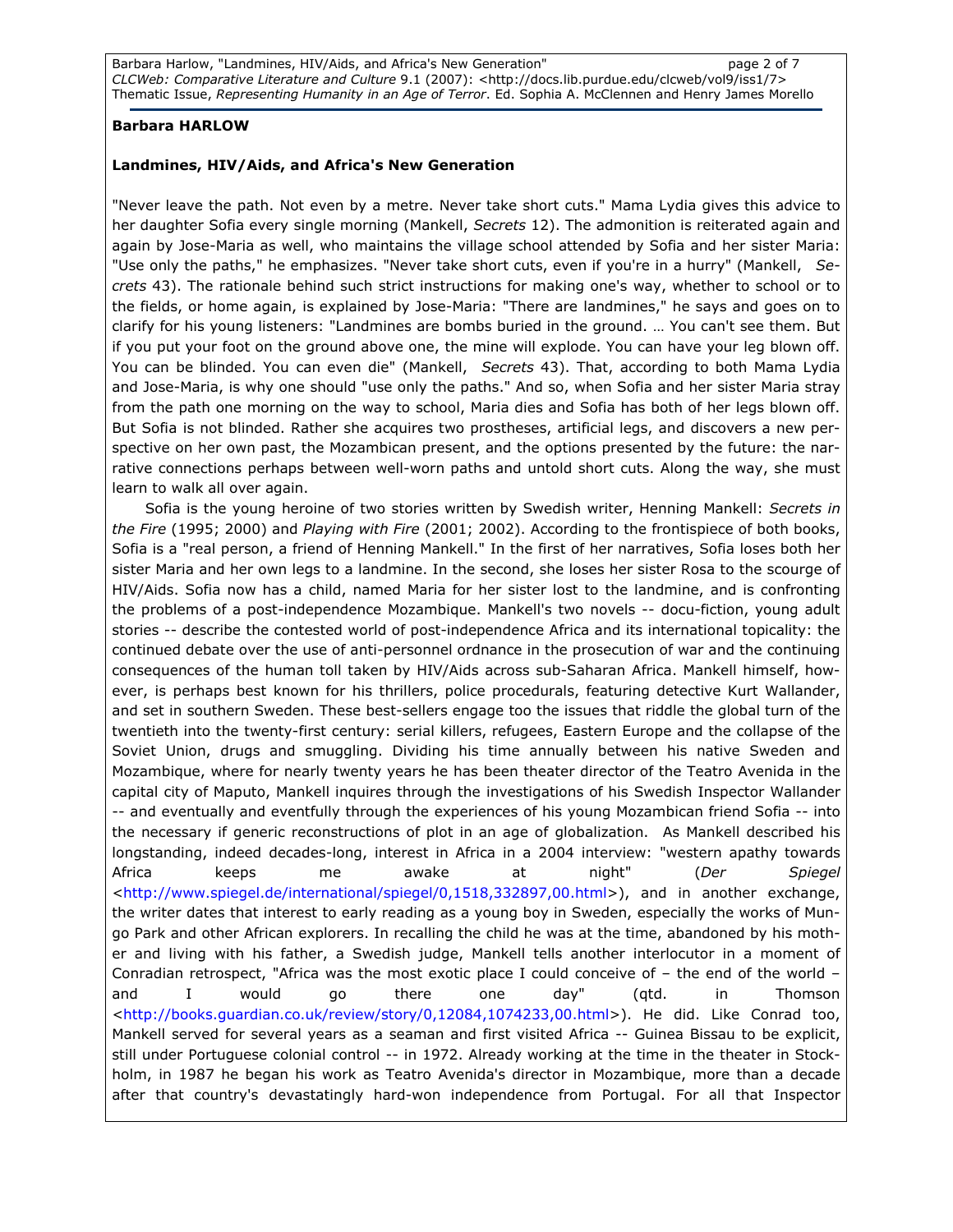Wallander is hailed by an international readership as a decidedly Swedish personality, Mankell's police procedurals engage the global pressures -- and colonial influences -- on the contemporary worlds of Europe and Africa.

In The White Lioness (1993), for example, in which a plot to assassinate Nelson Mandela is thwarted in the period between Mandela's release from prison in 1990 and South Africa's first ever democratic elections in 1994, one of Wallander's colleagues wonders aloud, recalling the international sanctions against the apartheid regime: "I don't know much about South Africa. … Except that it's a racist country with lots of violence. Sweden has no diplomatic relations with South Africa. We don't even play tennis or do business with them. Not officially, at least. What I can't understand for the life of me is why something from South Africa should end up in Sweden. You'd think Sweden would be the last place to be involved" (Mankell, Lioness 100). But then Olof Palme, Sweden's social democratic prime minister and long-time supporter of the anti-apartheid movement, had been assassinated - some would say by apartheid agents -- on 28 February 1986. Oliver Tambo, then president of the African National Congress (ANC) sent a message of condolence. The same global connections, a Sweden-southern Africa nexus, are again at the root of the plot of Firewall (1998), in which an Angolabased entrepreneur attempts with the help of his Europe-located associates to mismanage electronically the world of global banking and international finance. Still another of Wallander's colleagues notes cynically: "We now have a connection to a stockbroker in Seoul and to an English firm by the name of Lonrho. I contacted a person in Stockholm who was able to tell me that Lonrho was originally an African company that was involved in highly illegal operations in southern Rhodesia during the time of sanctions" (Mankell, Firewall 281).

Sofia's traversals, travels, and travails might, for their part, seem to be more localized than the international anti-apartheid movement or the nefarious financial practices of Tiny Rowland's multinational corporation Lonrho -- resident as Sofia is in rural Mozambique. But Sofia's life histories are none the less international and, as Conrad's Marlow remarked as he speculated on the "heart of darkness" of nineteenth-century imperialism, they are "not a pretty thing when you look into it too much" (Conrad 10). Landmines and HIV/Aids: in other words (and their acronyms), unexploded ordnance (UXO), the explosive remnants of war (ERW), and a pandemic. Secrets in the Fire and Playing with Fire both challenge the contributions -- and their constructions -- that character and setting make to the making of a plot. Like Mankell's other works, Sofia's stories are also -- in their own way -- "whodunnits," but the procedures are necessarily under review. Who planted the landmines? Who/what is spreading HIV/Aids? And how will -- if they can be at all -- these international crimes and their attendant crises be resolved? The culprits apprehended? The killing stopped?

Sofia, meanwhile, has a predecessor: young Nelio, the street child whose stories are told over nine nights as the young African boy lies dying on a rooftop in Chronicler of the Winds, the recently launched English translation of Mankell's 1995 Comedia Infantil. Hailed by several reviewers as a tourde-force of "magical realism" (a term eschewed by Mankell himself), Chronicler, like Sofia's lives in the line of fire, is a tale told of the untold realities of contemporary Africa. If Inspector Wallander's crime investigations follow the class lines of detective work and police procedurals in order to discover who killed who -- and why, the stories of Nelio and Sofia are told along rather different narrative lines, lines that sometimes do not seem to connect at all. If, for example, Maria, who dies in the landmine explosion in Secrets in the Fire, was Sofia's only older sister, where does Rosa, her new older sister who succumbs to HIV/Aids in Playing with Fire, come from? Kurt Wallander lives in the same world that Nelio, Maria and Rosa die in -- and in which Sofia survives -- just not in the same part of that world. It's a long story. How, in other words, to write literature in an age of landmines and HIV/Aids? An age of crimes against humanity that leave plots dangling, story lines broken, genealogies interrupted, generations lost? From national liberation to international despoliation and depredation. The realities of death perhaps make magic of life.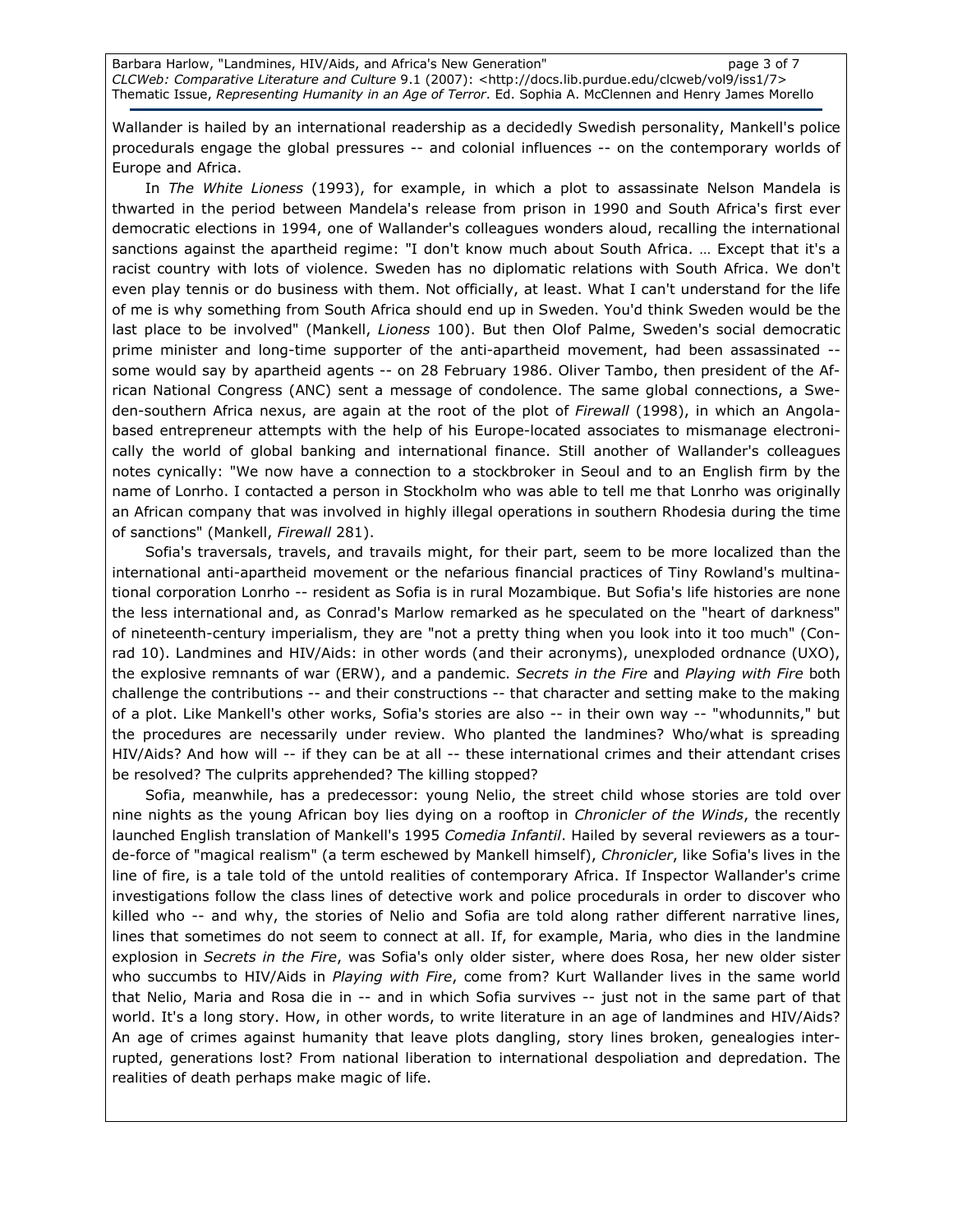Barbara Harlow, "Landmines, HIV/Aids, and Africa's New Generation" entitled that the page 4 of 7 CLCWeb: Comparative Literature and Culture 9.1 (2007): <http://docs.lib.purdue.edu/clcweb/vol9/iss1/7> Thematic Issue, Representing Humanity in an Age of Terror. Ed. Sophia A. McClennen and Henry James Morello

"Sunset clauses" – the formula still identifies and made at the time for the breakthrough in the negotiations that led in the early 1990s from the "bad old days" to the "new South Africa." The clauses are said to have provided the crucial "window of opportunity" that made for transition, if not for transformation. It was a historic moment and these were historical processes. But "sunset clauses" -– what could they do? What might they accomplish? Hegel, after all, had left Africa in the dark, altogether outside of the rising/setting of the sun paradigm that in the early nineteenth century he had engaged in order to describe the "philosophy of history." According to Hegel, "Africa proper, as far as History goes back, has remained –- for all purposes of connection with the rest of the World – shut up; it is the Gold-land compressed within itself –- the land of childhood, which lying beyond the day of selfconscious history, is enveloped in the dark mantle of Night" (91). And the British Empire, meanwhile, was said to be a global expanse on which the "sun never set." But Joe Slovo, when push came to shove during the negotiations to end the dark days of apartheid, looked toward another horizon, and argued on behalf of a longer historical narrative, one that would see the scribes, scourges, and scions of apartheid through to their retirement, and thus, with the "sunset clauses," would break the negotiations deadlock, as his daughter Gillian recalls, and open "the way for South Africa's first democratic elections" (155). In another version of those negotiations, however, the South African writer –- and proofreader and copy editor –- Ivan Vladislavic described the onerous spatial rearrangements that the temporality of "sunset clauses" occasioned. It was a matter of furnishings, of chairs and tables and windows, of interior decoration, in other words, and just who, after all, would sit where –- the "scheme of things," so to speak. "If one more person opens a window of opportunity," the narrator and protagonist of The Restless Supermarket opines, "I'll heave a brick through it" (178). Open windows and heaved bricks –- what Wessels, the longtime and soon to be displaced habitué of the Hillbrow's Café Europa in Johannesburg, is identifying are the still disputed means that have paved the way for the various transitions to independence of Africa's nations: negotiations and/or armed struggle. Slovo of the South African Communist Party was also a member of the ANC national executive and Minister of Housing under Nelson Mandela. His wife, Ruth First, equally involved in the struggle for African liberation, was assassinated by the South African apartheid regime: she died in Maputo in 1982 in the explosion caused by a letter bomb sent to her from Pretoria. The several options available to the makers of African independence in the second half of the 20th century, that is, have left various legacies and closed other options, to their successors in the African "postcolony."

From resistance to recollection, from anti-colonial national liberation to post-independence nation formation, the travails of a twentieth century African historical narrative have found literary expression in both novels and historiographies. Historian of Africa, Stephen Ellis, for example, has argued, just at the time that Sofia's stories were being published in English translation, that it is time now for a "new generation of works on Africa's contemporary history" (2), adding further that the "great themes of the independence generation," such as nation-building, liberation, economic development, pan-Africanism, and the struggle against dependence (6), must ultimately give way to an understanding of the "past not just as the embryo of the present, but also as a period in its own right"  $(3)$  -- in other words, as just that: past. According to Ellis, "It is no longer an age of development or national liberation in Africa. … The main task at hand is to inquire into the nature of recent times diligently and, above all, without the burden of past expectations" (26). Remember only, in treading that historiographical narrative route, as Jose-Maria had so presciently reminded Sofia and her sister Maria, "Never take short cuts, even if you're in a hurry." After all, "there are landmines. … You can't see them. But if you put your foot on the ground above one, the mine will explode."

The very fact of landmines poses crucial challenges –- local and global –- for the storyteller, the producer of narrative plots, who must keep the storyline moving and get his/her characters across settings, from one place to another. The terrain itself, the setting, is already littered with those "explosive remnants of war," the "unexploded ordnance" that mutilates the physical integrity of the character and dismembers the psycho-social relationships that connect characters to their setting. Nearly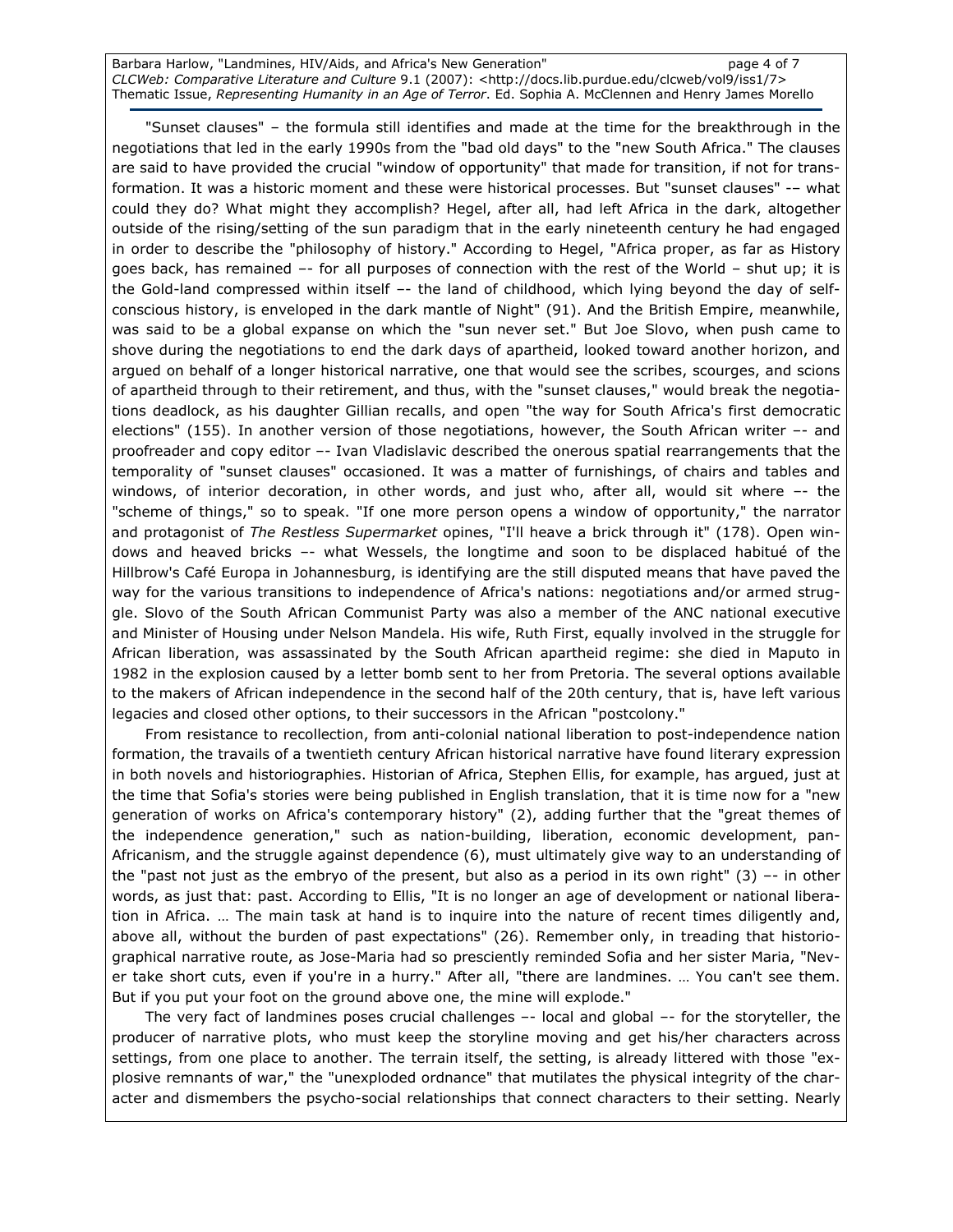Barbara Harlow, "Landmines, HIV/Aids, and Africa's New Generation" examples to the page 5 of 7 CLCWeb: Comparative Literature and Culture 9.1 (2007): <http://docs.lib.purdue.edu/clcweb/vol9/iss1/7> Thematic Issue, Representing Humanity in an Age of Terror. Ed. Sophia A. McClennen and Henry James Morello

twenty thousand people worldwide are killed by landmines every year. A ten-year-old amputee, a young girl like Sofia for example, if she survives another forty to fifty years, will need twenty-five artificial limbs in the course of her lifetime –- or fifty prostheses in fact in Sofia's case, for she had lost both of her legs. While the International Campaign to Ban Landmines <http://www.icbl.org> was awarded the Nobel Peace Price in 1997, the United States –- along with sixty-four other countries – has refused to sign the 1997 Mine Ban Treaty. And so, when Sofia and Maria left the path, Maria lost her life, and Sofia lost both her sister and her legs. The resounding blast brought the villagers rushing to the site. Maria was not to be saved, but Sofia was placed on a stretcher: "As they lifted her up, her left foot came loose and remained lying on the path" (Mankell, Secrets 60). In the end, the limb would be buried alongside Maria, while Sofia acquires two artificial legs -– her new "best friends," who she names Kukula (short) and Xitsongo (long) (Mankell, Secrets 99). When the ground had exploded beneath her, Sofia, who had wandered from the path that she had been told to keep to, must determine new coordinates that will re-orient her in her fraught world. Having earlier fled her native village with her mother and siblings, including Maria, when "bandits" had attacked the households and murdered her father, she must now relocate herself once again in changed surroundings. En route to their new lease on life, the family had met an old woman, who explained to Mama Lydia that the "city is far away, so that people like you and me and your children can't get there. My legs are old and aching, your children's legs are too short and young. None of us have legs made to walk to the city" (Mankell, Secrets 21). With her new legs, however, the prostheses that she receives from Doctor Raul at the hospital in the city, Sofia learns to negotiate the distance between the rural and the urban. Sofia's story, that is, as introduced in Secrets in the Fire, is a tale of both devastation and development.

By the time of Playing with Fire, Sofia has acquired, as if by some sleight of magical realism, another older sister, Rosa, and is now aspiring to complete her schooling with the ambition of becoming a medical doctor. Her path seems clear now, but if the landmines that still litter Mozambique no longer hold the same threat for her, the HIV/Aids pandemic raises still another challenge. As Jo Revill writes in her review of Apocalypse: The Truth About Aids, "If Aids is about anything, it is about growing up too soon" (<http://books.guardian.co.uk/reviews/politicsphilosophyandsociety/0,,113603,00.html>). Indeed, as human rights advocate and critic Alex de Waal has pointed out, "the curtailment of life expectancy [due to HIV/Aids] that we are witnessing in southern Africa may cause a reversal of historic processes of development" (De Waal 2). Sofia's story, then, is at once a classic coming-of-age tale (or Bildungsroman) and a disaster-ridden, thwarted narrative of progress: "Sofia often despaired. At times it seemed impossible that anyone should actually care for her like that. She, who had no legs and would never run or dance. It was true that she might have other things to offer. She was going to school and knew how to read and write. Maybe she would become a teacher. That is, if she failed to train in medicine, for what she wanted most of all was to be a doctor. Being a woman who was interesting to men was not just a matter of your face and body. With a good job, a house and a salary of her own, she would not lack boys and men pursuing her. Rosa and Lydia both kept telling her this, and even her teacher agreed that it was so. She had to follow up so many lines of thought. Here on Lion's Hill, she would start with the most important ones, which had to do with becoming a woman – neither a child nor an almost-adult, but truly grown up" (Mankell, Playing 92). Sofia's new older sister Rosa, however, preferred to frequent Hassan's shop, where she found glossy magazines, global pop music, local boys, and the pleasures of their company. In the end, Rosa would die, much as her mother Lydia feared, from "this disease they're talking about" (Mankell, *Playing* 56), the disease that "was lurking out there in the darkness ... cunning and ready to attack anyone and everyone" (Mankell, Playing 58). "So what's supposed to be so dangerous about going to look at magazines in a shop?" Rosa asks her sister Sofia. Sofia at that point "was taken aback. She didn't know how to answer. Actually, she did, but couldn't think of a way to start speaking about the difficult things. Like the dangerous disease. Or how important it was to be careful when you were in love. It might be too late already" (Mankell, Playing 67). Too late, as it had already been once before when Maria and Sofia had strayed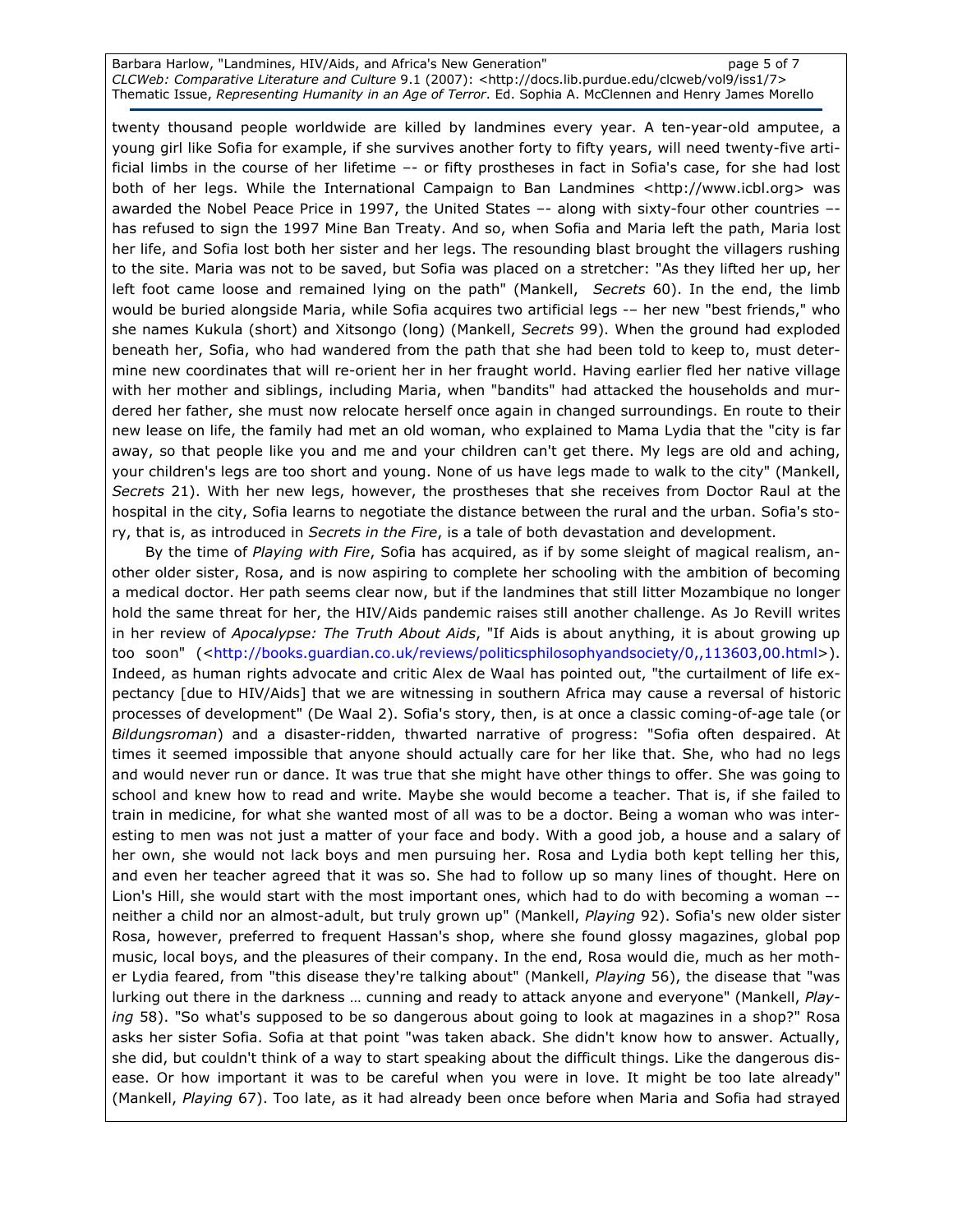Barbara Harlow, "Landmines, HIV/Aids, and Africa's New Generation" entitled that the page 6 of 7 CLCWeb: Comparative Literature and Culture 9.1 (2007): <http://docs.lib.purdue.edu/clcweb/vol9/iss1/7> Thematic Issue, Representing Humanity in an Age of Terror. Ed. Sophia A. McClennen and Henry James Morello

from the path, costing one sister her life and leaving the other bereft of two of her limbs. Sofia recalls that she "had been losing people all her life" (Mankell, Playing 128), and even though she might consider that she is "too young" and she has "no legs" (Mankell, Playing 167), others tell her, "Well, you are an adult" (179), that she must stand up to Mr. Bastardo, the corrupt landholder who is bent on removing her mother and the other village women from their daily tended garden plots in order to build a golf course in their stead.

Sofia takes to keeping a diary, and one day when she could think of nothing in particular to record, she decides to draw up a list of the "ten best days in her life and put them in order" (Mankell, Playing 147-8). Is there a plot to be found in the sequence? The worst days list, meanwhile, she puts off for another time: "there were too many bad days to choose from … the list could become ever so long" (Mankell, Playing 148). But those days were gone, and at the end of the second volume of her story, Sofia confides in her diary a list of wishes –- addressing the present, redressing the past, anticipating the future: "1. Maria alive; 2. Rosa well; 3. Legs (my old, real ones); 4. Legs (my old, real ones) –- better wish for that twice; 5. The boy on the bicycle –- Armando Saia; 6. Children; 7. Become a doctor; 8. Soon be able to go to school again; 9. Lydia to live for a thousand years; 10. A good ink-pen" (Playing 228): 1-4: Maria alive, Rosa well, and her "old, real" legs –- twice told: Sofia begins her historical narrative with a wished-for rewriting of the past, whose grounds have been mined with the unexploded ordinance of erstwhile conflicts and whose body politic is critically infected in pandemic proportions. Number 5 on Sofia's wish list takes on the present -- the "boy on the bicycle" –- and its opportunities for transition to the future. That future is sketched out in items 6 through 9, not necessarily in chronological order nor even quite within the realm of possibility. What first? Children? Becoming a doctor? Returning to school? Or will the transformation of history listed and enlisted in Sofia's diary perhaps allow -- somehow -- for Lydia to "live for a thousand years." Could a "good ink pen" just help to make it all happen?

"Traps and Legacies" is one of the scenarios presented in the UNAIDS 2005 report, AIDS in Africa: Three Scenarios to 2025. That report, the result of the work of more than one hundred and fifty contributors on the ground, proposes to consider how the "decisions we make about the future are guided by our view of how the world works and what we think is possible." According to the introduction, a "scenario," not unlike Sofia's own wish list perhaps, "is a story that describes a possible future" (np). The "story form," the report suggests, "provides a structure within which to think about decisions and their possible results" (24). Three scenarios tell the tales. Whereas "Tough Choices," the script for a documentary film, "tells that time is intergenerational," "Times of Transition," an exercise in oral history, "tells us something about the depth of time, rather than just its length" (23). "Traps and Legacies," presented for its part as a series of lectures, argues instead that "time is short, returns need to be immediate, targets are time-bound, and action is measured out in political terms of office" (23). As the reported scenarios conclude, "Although the AIDS epidemic is an emergency, it is essential to develop both short-term pragmatic solutions and long-term strategic solutions" (181). "No short cuts," in other words. And no "magic bullets."

I Die, But the Memory Lives On is Henning Mankell's account of his visit to Uganda in 2003 to research the "world Aids crisis and the memory book project." Mankell had, as he writes, "traveled to Uganda to meet people who were preparing for death by writing little books for their children" (29). What, Mankell worries, "is to become of the story when so many links in the human chain disappear?" (30). Like Maria. Like Rosa. Even Lydia perhaps. The memory will live on. But not the genre, if Sofia's wish list can come true. Literary genres -- memory books no less than sonnets and tragedies - have their specific time and place -- and formal conditionalities. According to Mankell, that is, the "ultimate objective of the Memory Books programme has to be a contribution towards the task that one day they will be no longer necessary. Nobody should have to die early from Aids. … Nobody should need to write memory books in [the] future" (32).